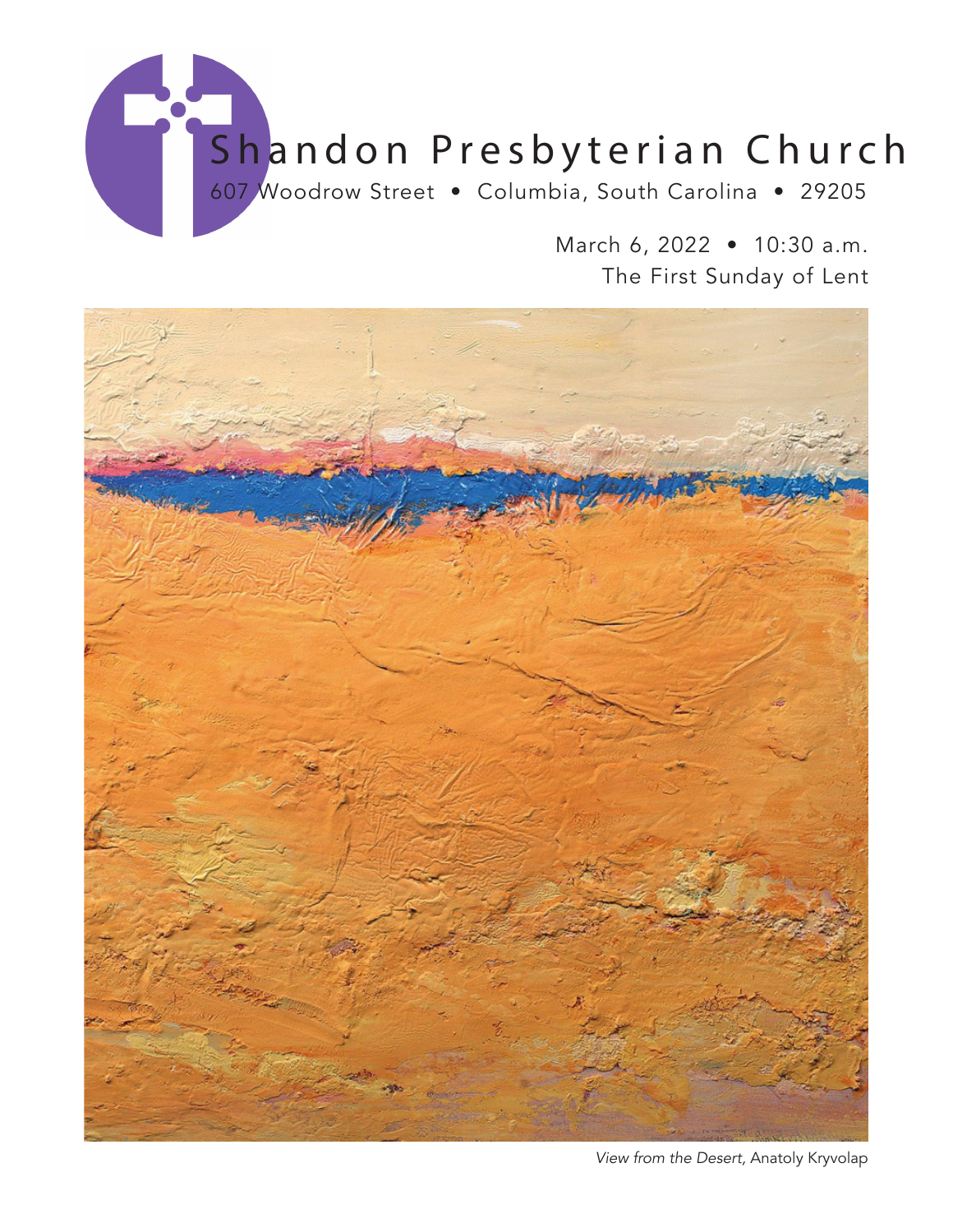## Welcome to Shandon Presbyterian Church

Whether you are a first-time visitor or a long-time member . . .

Whether you are familiar with our traditions or still find it all a bit strange . . .

Whether you grew up Presbyterian or Baptist or Jewish or agnostic . . .

Whether you are in search of comfort or wanting to be challenged . . .

Whatever reason brought you to worship today, you are welcome here. We take seriously Jesus' instructions to love God, love one another, and love our neighbors. We don't all look alike, act alike, or think alike. We don't all read the Bible the same way. We bring different questons and carry different burdens. But every Sunday, we worship together as one unified community.

Our worship style is traditional and true to our Reformed heritage. At the same time, we seek to bring our faith into conversation with the world around us and the events of our lives. We sing with joy and we pray with honesty.

Hospitality is important and friendship is holy. That's why we gather for fellowship, cookies, and lemonade outside after worship. Please join us. We think you'll find us to be a warm, approachable group of people trying our best to live like Jesus teaches. If you're looking for a perfect church, we aren't it. We're real people, and we do the very best we can, but we don't always get it right. We understand how much we all need grace in our lives. And we believe that God's love, which never gives up and never lets go, is for everyone. Including you.

There is a place for you here. Welcome home.

Rev. Jenny McDevitt Senior Pastor

## Welcoming Children

Children are always welcome in worship! Families are welcome to sit anywhere in the Sanctuary, though little ones are often more engaged when they are able to see everything going on. We understand that children come fully equipped with wiggles, giggles, questions and noises. Your child's presence among us is a gift. We include a time especially for children as part of each worship service. Child care is available in Room 107 for kindergarten-aged children and younger, if that is your preference. For more information about children's and family ministries, please contact Jackson Ringley at jringley@shandonpresbyterian.org.

## Current Covid-19 Protocols

At Shandon Presbyterian Church, your health and safety is extremely important to us. So, too, is the health and safety of our community. Presently, masks are required during all worship services. Eating and drinking takes place outdoors, where masks are optional. The most upto-date studies have demonstrated that when masks are worn properly, singing is safe. Social distancing remains in place. Our worship services are still somewhat altered to accommodate this.

We love our neighbors and we believe these practices are the best way to put that love into action. Our paid staff are fully vaccinated. We encourage vaccination for all who are eligible.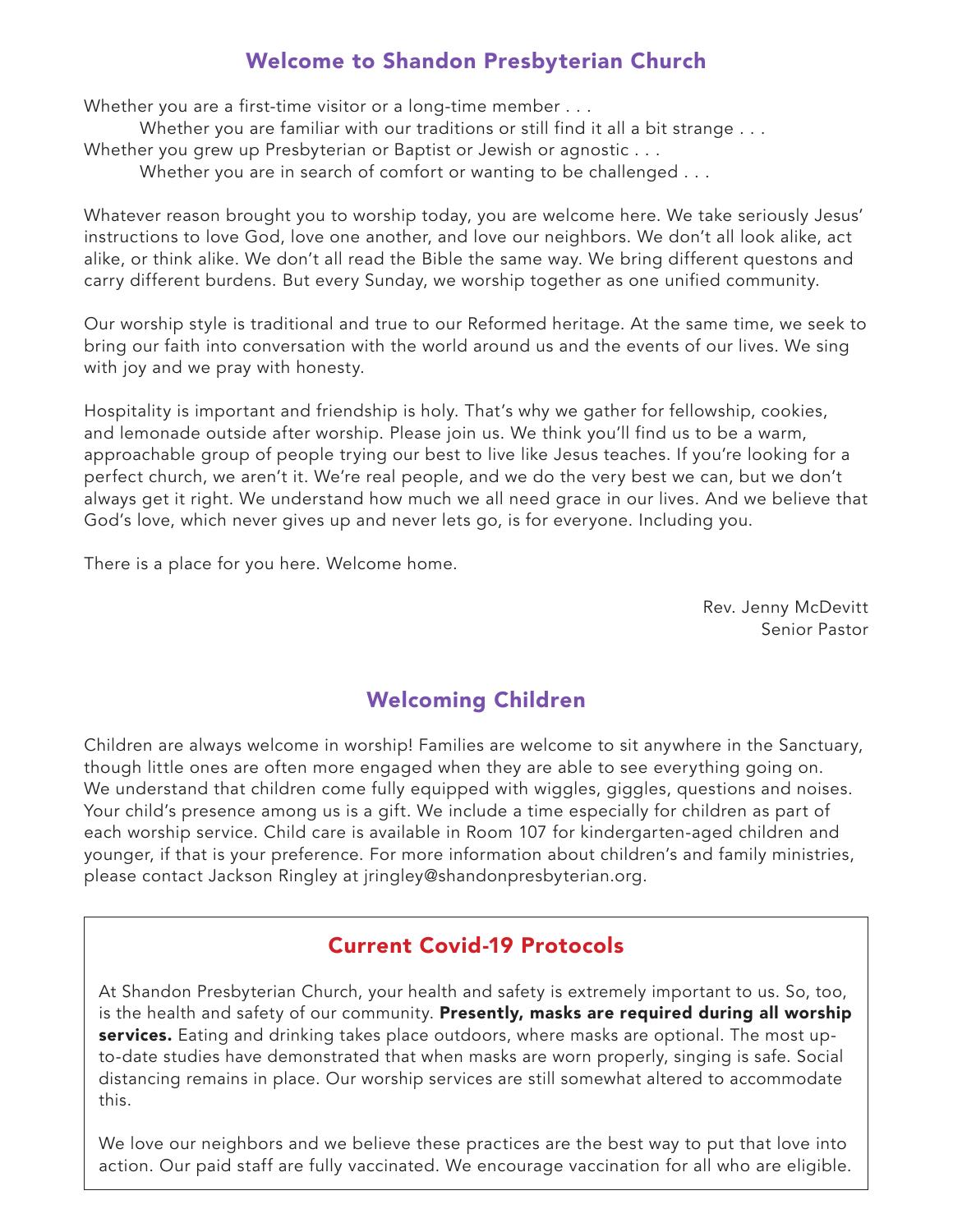## Gathering Around the Word

| Prelude<br>Tintinnabulators<br>JOHN MAYNARD, DIR. | Our Hope in the Darkest Night<br><b>JOHN MAYNARD</b>                                                                                                                                                                                                                                                                                                                                                                                                                                                                                                        |
|---------------------------------------------------|-------------------------------------------------------------------------------------------------------------------------------------------------------------------------------------------------------------------------------------------------------------------------------------------------------------------------------------------------------------------------------------------------------------------------------------------------------------------------------------------------------------------------------------------------------------|
| Welcome<br>Rev. Jenny McDevitt                    |                                                                                                                                                                                                                                                                                                                                                                                                                                                                                                                                                             |
| * Call to Worship                                 | We gather on this first Sunday of Lent,<br>feeling in our bones like it has been Lent for a long time.<br>In the midst of a pandemic world,<br>we have been waiting on resurrection.<br>We will continue the journey,<br>carrying with us the lessons we have learned.<br>We will resist the temptation<br>to act as though nothing has changed.<br>We will lean on the Lord,<br>in whose arms we find refuge.<br>We will humble ourselves<br>and make space for grace.<br>We will gather in worship,<br>trusting that even this path will lead us to life. |
| * Hymn 440                                        | <b>Jesus, Lover of My Soul</b><br><b>ABERSWYTH</b>                                                                                                                                                                                                                                                                                                                                                                                                                                                                                                          |
| Call to Confession<br>Rev. John Cook              |                                                                                                                                                                                                                                                                                                                                                                                                                                                                                                                                                             |
| Prayer of Confession                              | <b>Merciful God,</b><br>Forgive us for all the times we are hesitant<br>to say the words we most need to say.<br>Hear us now as we pray from the depth of our hearts.<br>Hear us in our weariness as we say:<br>Help me.                                                                                                                                                                                                                                                                                                                                    |
|                                                   | Hear us in our sorrow as we say:<br>Save me.<br>Hear us in our loneliness as we say:<br>Hold me.<br>Hear us in our brokenness as we say:<br>Forgive me.<br>Hear us in our vulnerability as we say:<br>Love me.                                                                                                                                                                                                                                                                                                                                              |
|                                                   | Reveal to us, O God,                                                                                                                                                                                                                                                                                                                                                                                                                                                                                                                                        |

**the truth that will make us whole.** (Silent prayer)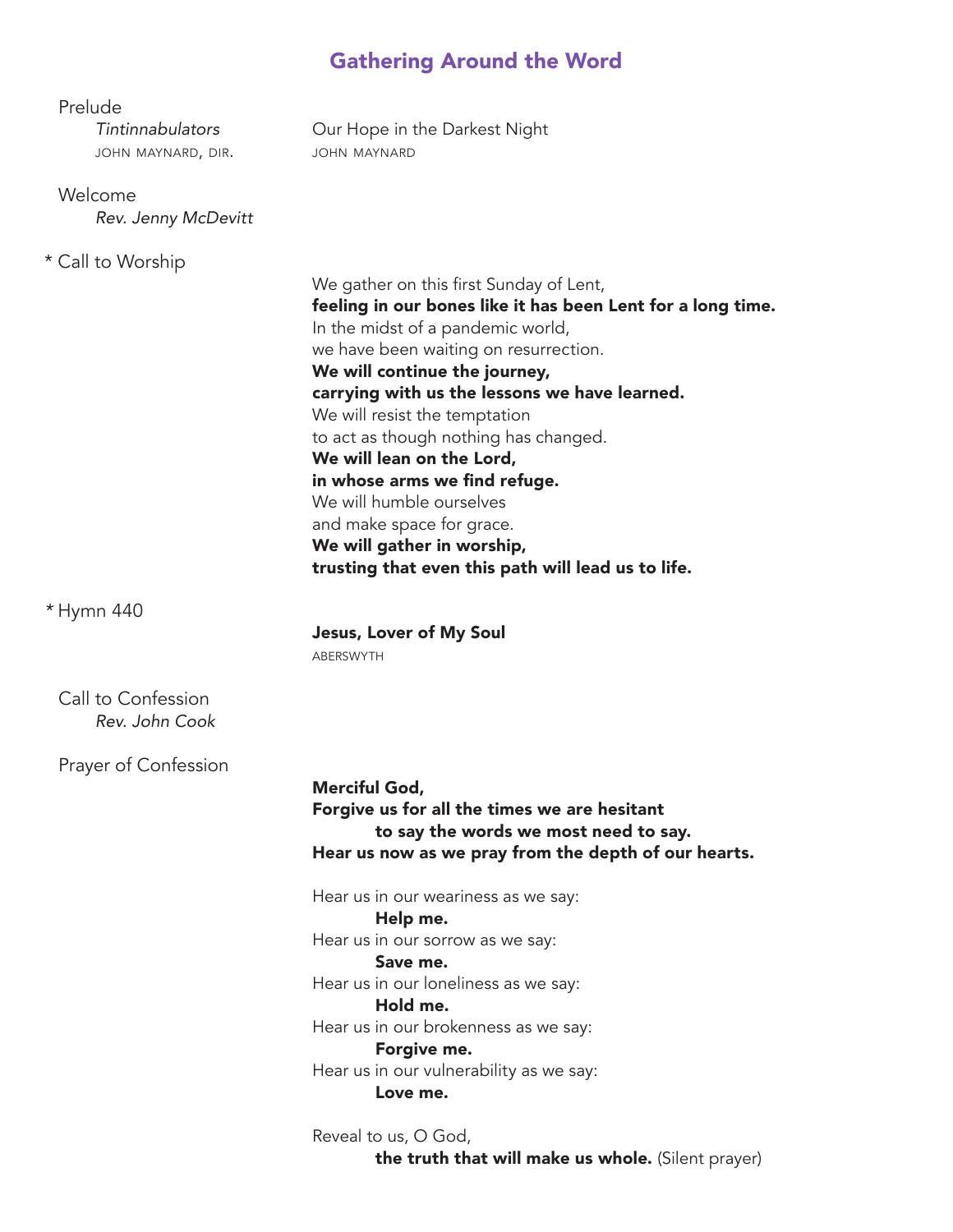Response

 Lord, Have Mercy land of rest

Lord, have mercy; Christ, have mercy; Lord, have mercy upon us. Lord, have mercy; Christ, have mercy; Lord, have mercy upon us.

Assurance of God's Grace

Passing of the Peace

The peace of our Lord Jesus Christ be with you! And also with you!

## Proclaiming the Word

The Word with Children

 Prayer for Illumination *Jane Massey*

Scripture Lesson

Luke 4:1-13

Jesus, full of the Holy Spirit, returned from the Jordan and was led by the Spirit in the wilderness, where for forty days he was tempted by the devil. He ate nothing at all during those days, and when they were over, he was famished. The devil said to him, "If you are the Son of God, command this stone to become a loaf of bread." Jesus answered him, "It is written, 'One does not live by bread alone.'" Then the devil led him up and showed him in an instant all the kingdoms of the world. And the devil said to him, "To you I will give their glory and all this authority; for it has been given over to me, and I give it to anyone I please. If you, then, will worship me, it will all be yours." Jesus answered him, "It is written, 'Worship the Lord your God, and serve only him.'" Then the devil took him to Jerusalem, and placed him on the pinnacle of the temple, saying to him, "If you are the Son of God, throw yourself down from here, for it is written, 'He will command his angels concerning you, to protect you,' and 'On their hands they will bear you up, so that you will not dash your foot against a stone.'" Jesus answered him, "It is said, 'Do not put the Lord your God to the test.'" When the devil had finished every test, he departed from him until an opportune time.

> This is the Word of God for the people of God. Thanks be to God.

Sermon

*Rev. Jenny McDevitt* A Different Kind of Lent: Resisting

## Responding to the Word

 *\** Hymn 537

When at This Table

**FEASTDAY**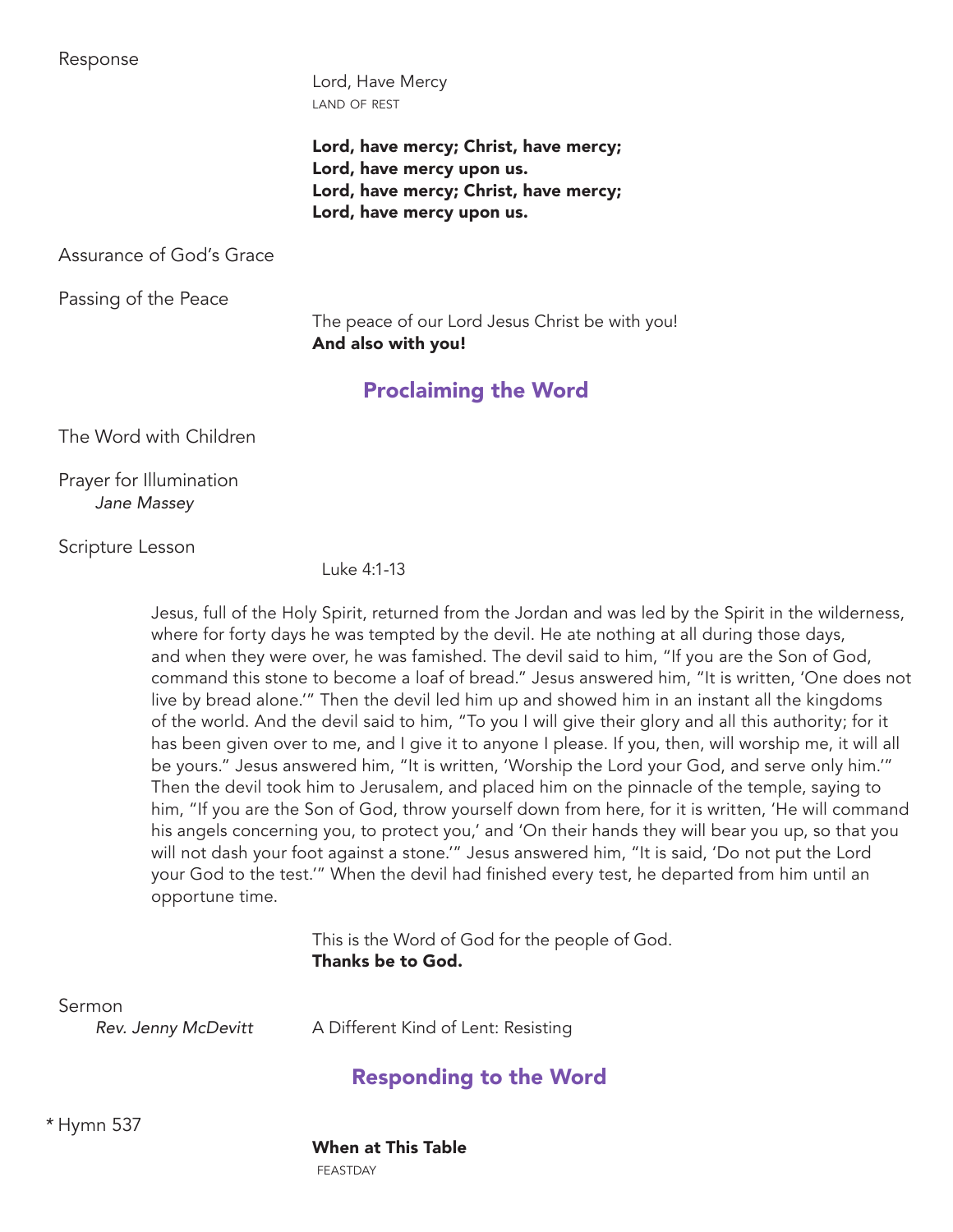The Sacrament of the Lord's Supper

Invitation to the Table

Prayer of Thanksgiving

The Lord's Prayer

 Our Father, who art in heaven, hallowed be thy name; thy kingdom come, thy will be done, on earth as it is in heaven. Give us this day our daily bread; and forgive us our debts, as we forgive our debtors; and lead us not into temptation, but deliver us from evil. For th ine is the kingdom, and the power, and the glory, forever.

Amen.

Communion of the People

Prayer After Communion

**Offering** 

*You may also give by texting SHANDONPC to 73256 or visiting our website, shandonpresbyterian.org.*

Anthem

*Chancel Choir* O Taste and See DR. JABARIE GLASS, DIR. RALPH VAUGHAN WILLIAMS

> O taste and see how gracious the Lord is: blest is the one that trusteth in him. *Psalm 34:8*

#### \* Response

#### For the Life That You Have Given pleading savior

For the life that you have given, for the love in Christ made known, with these fruits of time and labor, with the gifts that are your own: here we offer, Lord, our praises; heart and mind and strength we bring; give us grace to love and serve you, living what we pray and sing.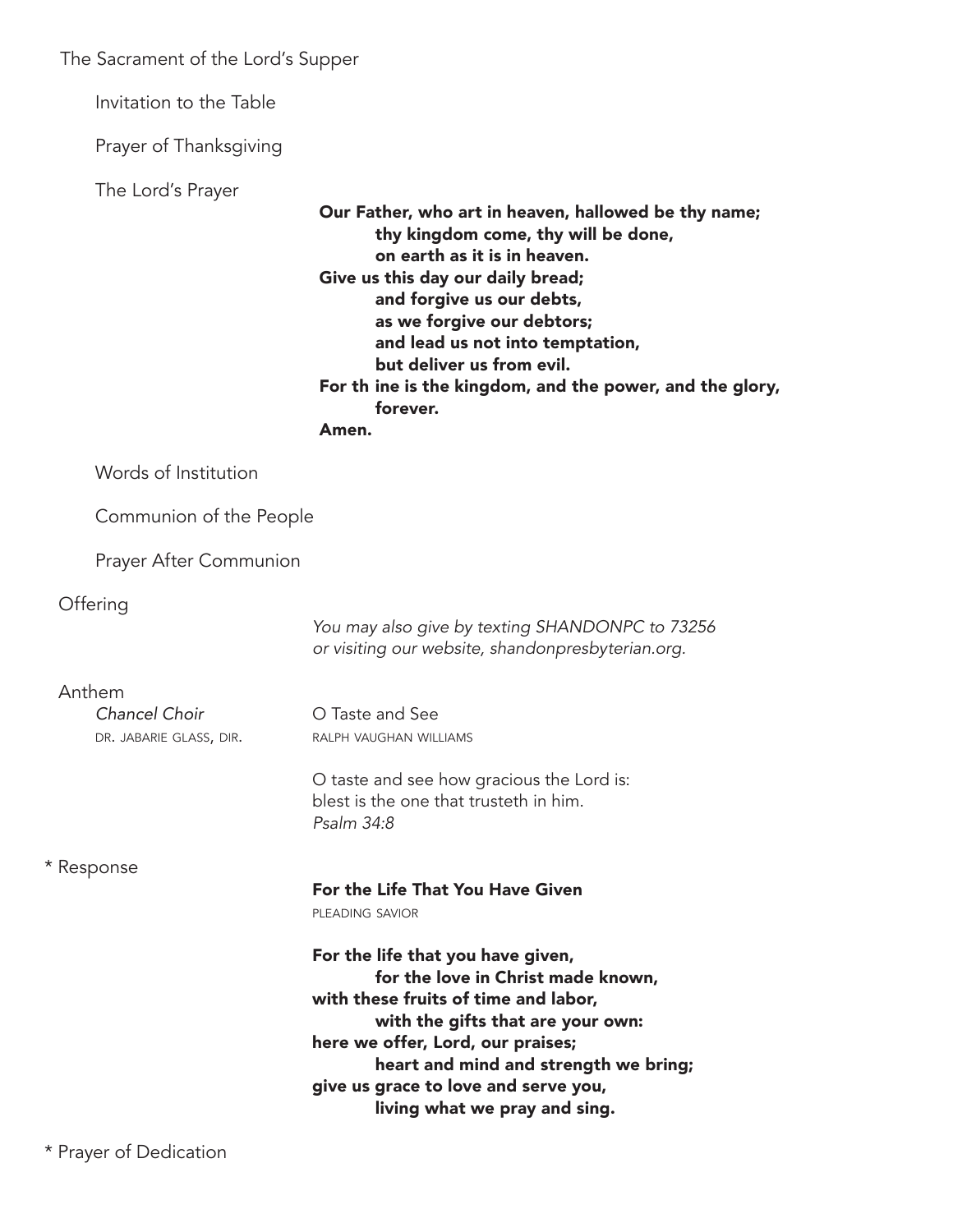*\** Hymn 166

#### Lord, Who throughout These Forty Days

ST. FLAVIAN

\* Benediction

\* Postlude

 Prelude on ABERYSTWYTH healey willan

## Worship Notes

LEADING WORSHIP TODAY are Matthew McCall, Rev. Jenny McDevitt, Rev. John Cook, Jane Massey, and the Chancel Choir under the direction of Dr. Jabarie Glass.

TODAY'S LITURGY — The Call to Worship and the Prayer of Confession were written by Rev. Jenny McDevitt.

TODAY'S COVER IMAGE — *View from the Desert*, is by Ukrainian artist Anatoly Kryvolap. Deserts are often used to depict scripture's wilderness imagery. This painting includes a view of the Dnipro River, about which Kryvolap writes, "The Dnipro is of extremely important social and historical significance to every Ukrainian." About his work, he writes, "I have had dozens of exhibitions abroad and sold many paintings to international collectors, but I live in Ukraine. I draw Ukraine. I paint Ukraine." Even in the desert wilderness — the wilderness of Lent and the wilderness of war — hope and life are always within view.

**THE SANCTUARY FLOWERS** are given to the glory of God and in prayerful support of the people of Ukraine. The sunflower is Ukraine's national flower.

AFTER WORSHIP TODAY — Join us outside for cookies, coffee and other refreshments. A deacon will be present in the Sower's Chapel (near the baptismal font) to receive prayer concerns or pastoral updates.

AN UPDATE ON SHANDON'S ORGAN — Our beautiful organ enhances worship beyond words. Though we've enjoyed its blessing for several years, it is still settling in. Additionally, with our recent back-and-forth weather patterns, we are experiencing some small, technical issues that require attention. Tomasz Lewtak and Matt McCall are working diligently to ensure our organ is quickly returned to its full grandeur. In the coming weeks, there may be a Sunday when our lovely Steinway piano will accompany worship. This is temporary and no cause for alarm. Rest assured that the organ is simply undergoing some slightly-more-than-routine maintenance.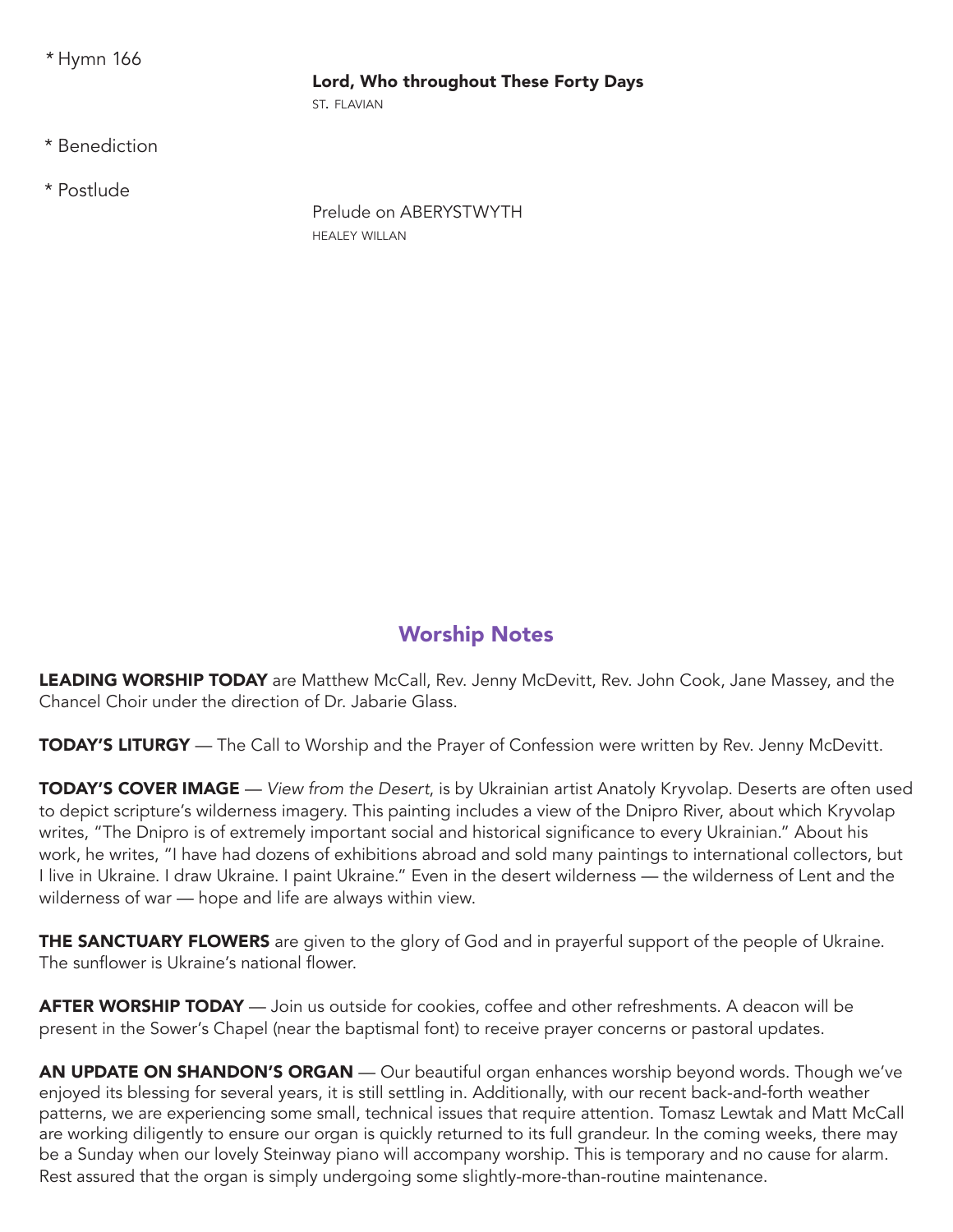### Announcements

ADULT EDUCATION OPPORTUNITIES — A variety of new adult education offerings are planned for 2022 including:

- A Reintroduction to the Women of the Torah and the Throne. Sundays through April 10, 9:15 a.m. in the McDonald Youth Center.
- Presbyterian Leadership <sup>101</sup>, an overview of PC(USA) theology, polity, history, leadership, ministries and scripture. 7 p.m. Thursdays, March 10 through April 7, Davis Hall.
- Last Acts of Love, a four-part series looking at end of life issues: A Theology of Death and Resurrection; Hospice Care: What It Is and What It Isn't; Legal Matters: Advance Directors, Estate Planning, and More; and Planning a Memorial Service in Advance. Wednesdays, April 20 through May 11, location TBD.
- For more details, go to bit.ly/spcspring2022.

ASSOCIATE PASTOR SEARCH PROCESS BEGINS — Session has approved a staffing plan that represents the current needs of our congregation, and we will be searching for two positions: a full-time Associate Pastor for Youth and Young Adults and a part-time Director of Children's Ministry. We believe this structure is the best way to grow our ministry to children, youth and young adults. The Nominating Committee is accepting recommendations through March 15 for members of an Associate Pastor Nominating Committee. The APNC will be composed of seven individuals, including at least one youth. You may nominate individuals using our online form at bit.ly/apnc2022, by emailing Nominating Committee Co-Chair Sarah Ramsey, sarahsramsey@gmail.com, or by filling out a form located at the Reception Desk.

UKRAINE RELIEF — Presbyterian Disaster Assistance has determined that, at present, their best avenue of support to the people of Ukraine is to provide financial support to Ukraine's neighboring countries who are receiving floods of Ukrainian refugees. To contribute to that effort, please indicate "PDA - UKRAINE" on your check or envelope. You may also contribute online through Realm at bit.ly/pdaukraine.

PRESBYTERIAN WOMEN BIRTHDAY/FRIENDSHIP GATHERING — All women of Shandon Presbyterian are invited to gather and celebrate our friendships and blessings at 6 p.m. Tuesday, March 22, in Davis Hall. Shandon's PW extends a special welcome to all women who have joined our congregation in 2021. The evening will include desserts, the election of new officers for Presbyterian Women and the annual Birthday Offering. RSVP by March 11 to Deborah Goodwin, dbra48@gmail.com.

CHILDREN'S CHOIRS IN WORSHIP — Both the Arise and Shine choirs will participate in worship services on March 13, April 10 and May 8. All children are welcome and encouraged to gather at the piano in the Sanctuary at 9:45 a.m. to sing. Join us for rehearsals each Wednesday: Arise Choir (ages 4 through first grade), 6-6:30 p.m. Wednesdays in Room 224; Shine Choir (second through fifth grades), 6:30-7 p.m. Wednesdays in Room 224; Youth Choir (sixth through 12th grades), Sunday afternoons during regularly scheduled youth group activities. Contact Matt McCall, mmccall@shandonpresbyterian.org, for more information.

**SPRING FORWARD** — Don't forget to set your clocks ahead one hour at 2 a.m. Sunday, March 13.

**NEWSLETTER DEADLINE: MARCH 15** — We welcome your news for the April issue of The Spire. Please submit items of interest to the congregation to cward@shandonpresbyterian.org.

MARCH BACKPACK FOOD DONATIONS — This month, we are collecting shelf-stable milk and Chef Boyardee ABCs, Beefaroni, lasagna and spaghetti. Donations may be dropped off in the designated box under the Portico or left with Brittany Young in the Church Office.

**SAVE THE DATE: EASTER EGG HUNT** — A beloved tradition is back! Following the worship service on Sunday, April 3, on the front lawn and playgrounds. Fun and light refreshments for kids and kids-at-heart.